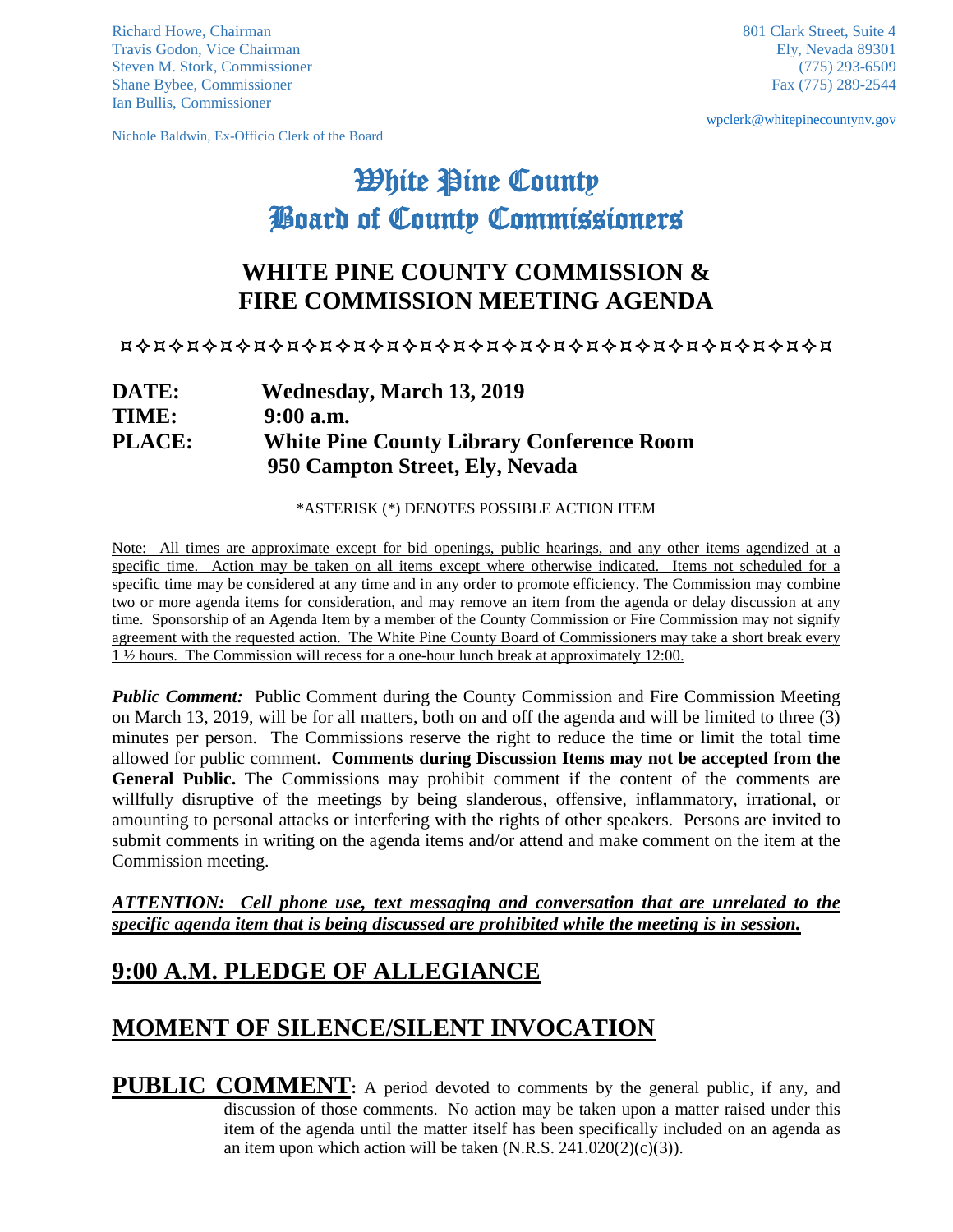# **1. NOTICE OF TIMED AGENDA ITEMS:**

The Chairman will recess the Regular County Commission Meeting for a Meeting with the White Pine County Fire Commission.

### **A. 9:05 A.M. FIRE COMMISSION MEETING**

### **PUBLIC COMMENT**

- **1) Discussion/Update on Fire District Progress. Tim Regan, Fire Chief**
- **\*2) [Discussion/For Possible Action:](https://nv-whitepinecounty2.civicplus.com/DocumentCenter/View/4172/1a2) Direction on the FY2020 Fire District Budget. Elizabeth Frances, Finance Director and Tim Regan, Fire Chief**
- **\*3) [Discussion/For Possible Action:](https://nv-whitepinecounty2.civicplus.com/DocumentCenter/View/4173/1a3) Approval of a Social Networking (Social Media) Policy. Commissioner Steven M. Stork**
- **\*4) [Discussion/For Possible Action:](https://nv-whitepinecounty2.civicplus.com/DocumentCenter/View/4174/1a4) Approval of budget transfers within and between functions or programs within a fund that do not increase the total appropriation of the fund or adjust for approved grants/agency funds. Elizabeth Frances, Finance Director**
- **\*5) [Discussion/For Possible Action:](https://nv-whitepinecounty2.civicplus.com/DocumentCenter/View/4175/1a5) Approval of Monthly Financial Reports for February 2019. Elizabeth Frances, Finance Director: Catherine Bakaric, Treasurer**
- **\*6) [Discussion/For Possible Action:](https://nv-whitepinecounty2.civicplus.com/DocumentCenter/View/4176/1a6) Approval of minutes from the following Fire Commission Meetings:**
	- **Special February 27, 2019**

#### **PUBLIC COMMENT**

The Chairman will adjourn the meeting of the White Pine County Fire Commission to reconvene the Regular County Commission meeting.

### **B. 9:15 A.M. OFFICE OF EMERGENCY MANAGEMENT**

- **\*1) [Discussion/For Possible Action:](https://nv-whitepinecounty2.civicplus.com/DocumentCenter/View/4177/1b1) Approval to ratify the SERC grant submitted 2/18/2019. Carl Gregory, OEM Manager**
- **2) [Discussion/Update](https://nv-whitepinecounty2.civicplus.com/DocumentCenter/View/4178/1b2) on the Office of Emergency Management. Carl Gregory, OEM Manager**

# **C. 9:30 A.M. WHITE PINE COUNTY A SANCTUARY COUNTY FOR THE 2<sup>ND</sup> AMENDMENT**<br>\*1) Discussion/For Possible Action: Approval to de-

**\*1) [Discussion/For Possible Action:](https://nv-whitepinecounty2.civicplus.com/DocumentCenter/View/4179/1c1) Approval to declare White Pine County a 2nd Amendment Sanctuary County. Matt Roman**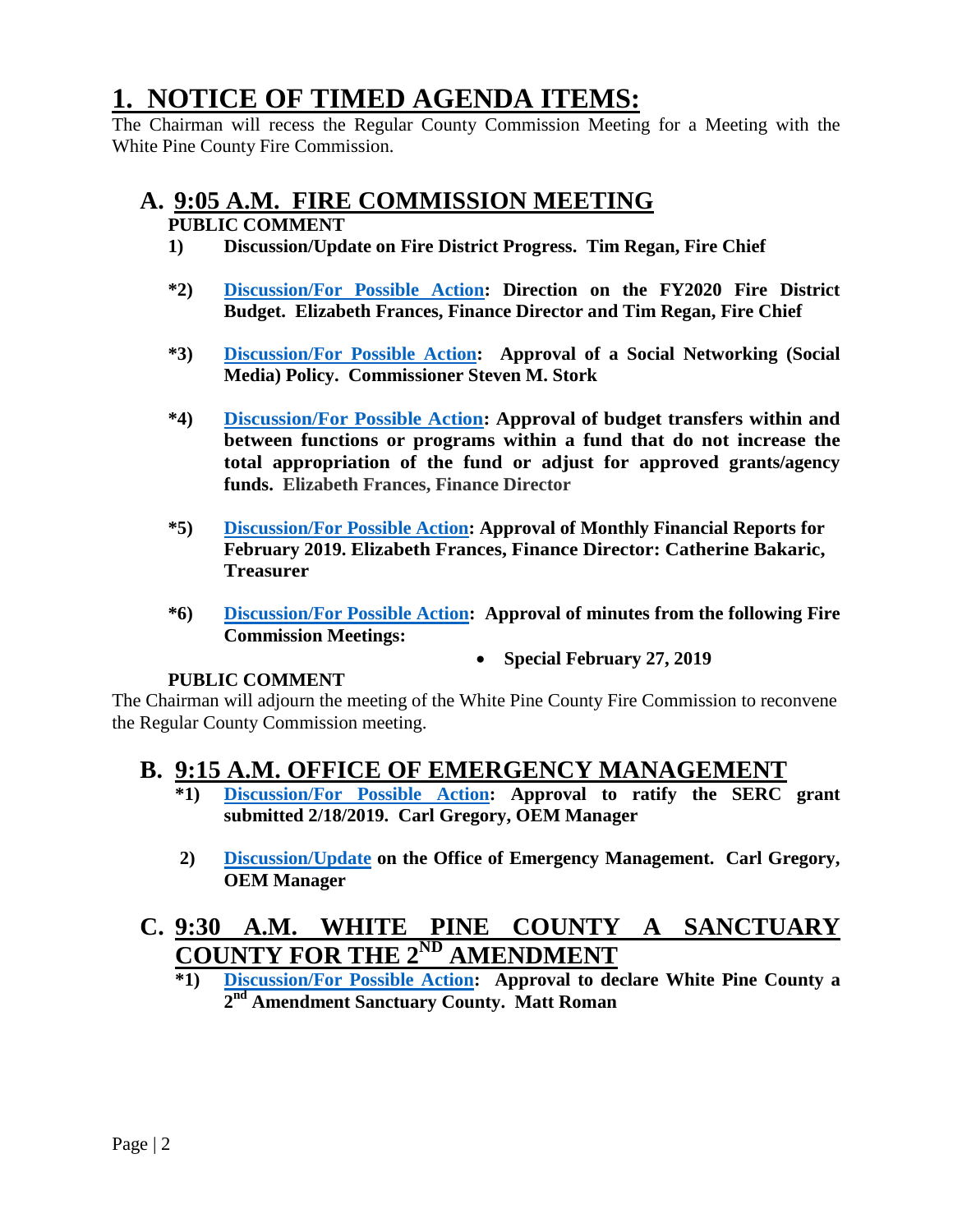# **D. 10:00 A.M. [UPDATE F](https://nv-whitepinecounty2.civicplus.com/DocumentCenter/View/4180/1d1)ROM KINROSS BALD MOUNTAIN** 1) **Discussion/Presentation:** Update from Kinross Bald Mountain regarding the

**North Operations Area Mooney Pad 8 Amendment the plan of operations being considered by the Bureau of Land Management and overview of the current mine operations. Introduction to Suzanne Featherston, new corporate social responsibility specialist. Josh Roderick Kinross Bald Mountain Environmental Services Manager**

# **E. 10:30 A.M. BUILDING DEPARTMENT PUBLIC HEARING**

**\*1) [PUBLIC HEARING/Discussion/For Possible Action:](https://nv-whitepinecounty2.civicplus.com/DocumentCenter/View/4181/1e1) Consideration of a proposed Application for a Variance. The applicant is Yesco Outdoor Media. The property owners are Charles and Bessie Gledhill. The subject property is Township 25N, Range 65E, Section 10, (Lages Junction) White Pine County, Nevada, Assessor Parcel Number, 008-120-0l. The Applicant wishes to install 30' tall billboard on the properly. Brad Christiansen, Building Official**

### **F. 11:00 A.M. SECOND READING OF PROPOSED ORDINANCE 499**

**1) [Discussion/Second Reading](https://nv-whitepinecounty2.civicplus.com/DocumentCenter/View/4182/1f1) of proposed Ordinance 499, Bill No. 02.27.2019, an ordinance amending Title 17 of the White Pine County Code to allow the keeping and raising of certain animals upon certain parcels in Baker, Nevada**

### **G. 11:30 A.M. UPDATE FROM BCT**

**1) [Discussion/Update](https://nv-whitepinecounty2.civicplus.com/DocumentCenter/View/4183/1g1) from Business Continuity Technology (BCT) Regarding Efforts to Replace Rory Jackson, Qualifications Required for His Replacement and the Business Continuity Plan for Business Continuity Technology (BCT). Elizabeth Frances, Finance Director; Earle Keizer; Lester Keizer**

### **H. 11:45 A.M. PUBLIC DEFENDER CONTRACTS**

**\*1) Discussion/For Possible Action: Approval of final contracts for Public Defender Services from Richard W. Sears, Esq., Jane Eberhardy, Esq., and Kirsty Pickering, Esq. as awarded on February 27, 2019**

# **2. ITEMS FROM ELECTED OFFICIALS AND DEPARTMENT HEADS:**

### **A. COUNTY COMMISSIONERS**

### **1. Travis Godon, Commission Vice Chairman**

**\*a) Discussion/For Possible Action: Approval of a letter opposing the lawsuit filed by the Nevada Attorney General's Office against the Trump Administration's border wall**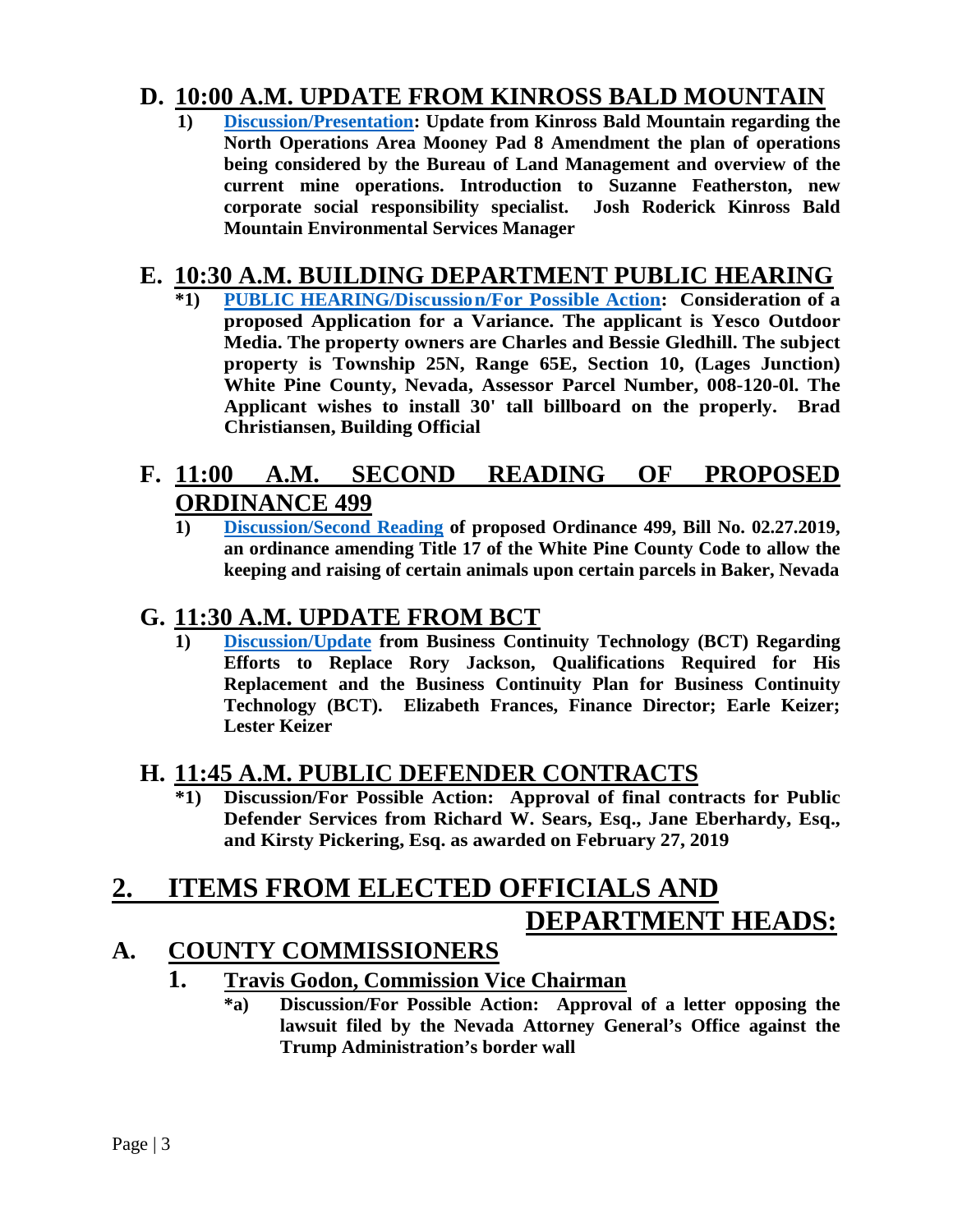# **B. ELECTED OFFICIALS**

### **1. Burton Hilton, Assessor**

- **\*a) [Discussion/Action/Possible Approval:](https://nv-whitepinecounty2.civicplus.com/DocumentCenter/View/4184/2b1a) To adopt resolution 2019-08 in accordance with NRS 244.281 to state that selling parcel 005-158-01 is in the best interest of the county, hire an appraiser, and to sell said land pursuant to NRS 244.282**
- **\*b) [Discussion/For Possible Action:](https://nv-whitepinecounty2.civicplus.com/DocumentCenter/View/4185/2b1b) To adopt resolution 2019-09 in accordance with NRS 244.281 to state that selling parcel 005-158-02 is in the best interest of the county, hire an appraiser, and to sell said land pursuant to NRS 244.282**

### **2. Catherine Bakaric, Treasurer**

**\*a) [Discussion/For Possible Action:](https://nv-whitepinecounty2.civicplus.com/DocumentCenter/View/4186/2b2a) Approval to Award Contract for Southern Nevada Public Land Management Act (SNPLMA) WP11- Northern Nevada Historic Railroad Museum Interpretive Trail, Phase II**

### **3. Nichole Baldwin, County Clerk**

- **\*a) [Discussion/For Possible Action:](https://nv-whitepinecounty2.civicplus.com/DocumentCenter/View/4187/2b3a) Approval to accept the request for appointment of Danielle Jensen to LEPC as an alternate representing William Bee Ririe Hospital**
- **\*b) [Discussion/For Possible Action:](https://nv-whitepinecounty2.civicplus.com/DocumentCenter/View/4188/2b3b) Approval to accept the request for appointment of Richard Barber to the Airport Advisory Board representing an active pilot**

### **C. DEPARTMENT HEADS**

### **1. Kristi Rozich, Aquatic Center Director**

**\*a) [Discussion/For Possible Action:](https://nv-whitepinecounty2.civicplus.com/DocumentCenter/View/4189/2c1a) Approval of the addition of memberships to the current price list for admission at White Pine County Aquatics Center**

### **2. Timothy Bunch, Human Resources Director**

- **\*a) [Discussion/For Possible Action:](https://nv-whitepinecounty2.civicplus.com/DocumentCenter/View/4190/2c2a) Approval of seasonal non-exempt Road Department position (90 day) term**
- **\*b) [Discussion/For Possible Action:](https://nv-whitepinecounty2.civicplus.com/DocumentCenter/View/4191/2c2b) Approval of a job description for Justice Court Clerk**
- **\*c) [Discussion/For Possible Action:](https://nv-whitepinecounty2.civicplus.com/DocumentCenter/View/4192/2c2c) Approval to select Elanie Calderwood as the PLUAC/WAC Administrative Assistant to the Boards**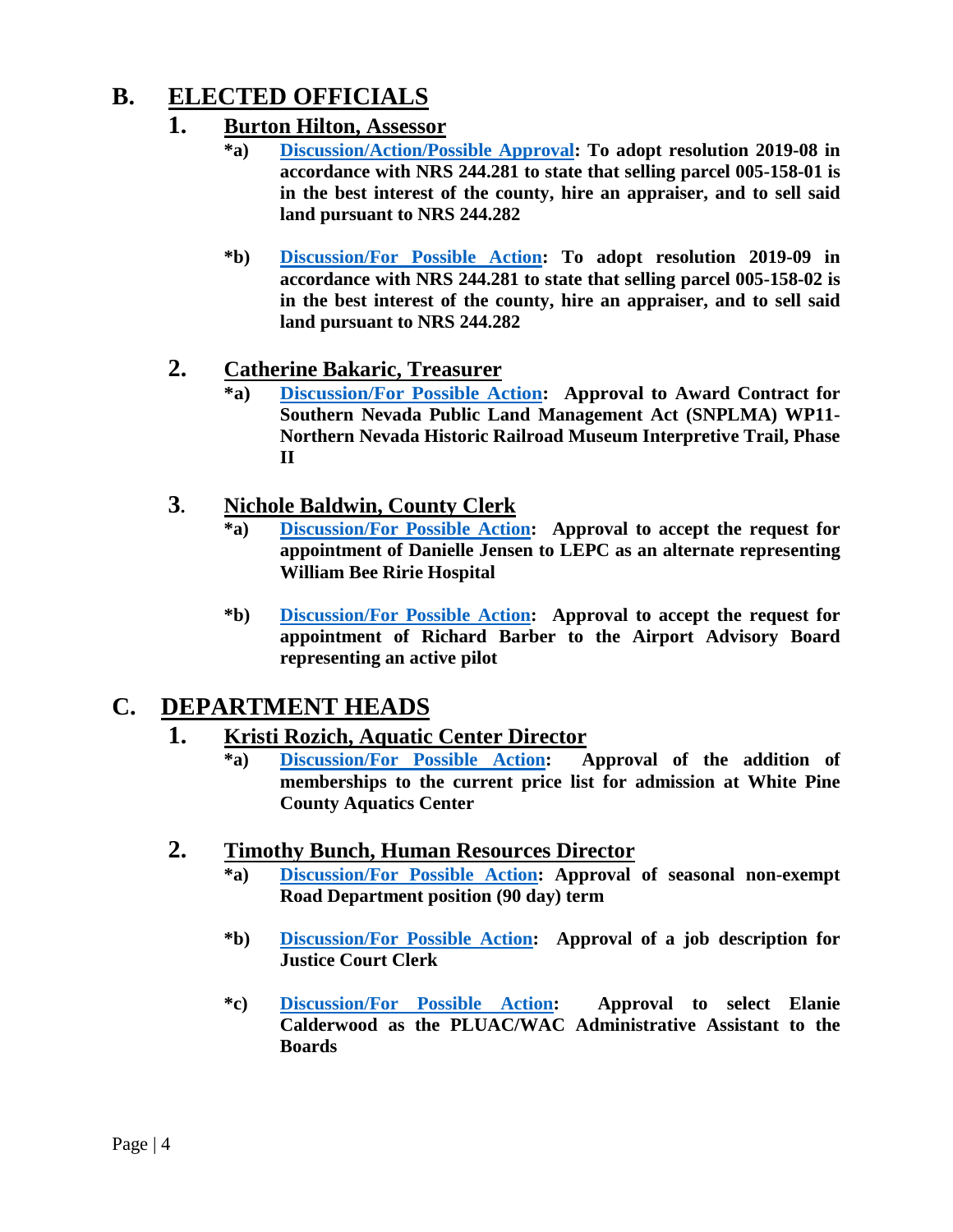### **3. Elizabeth Frances, Finance Director**

- **\*a) [Discussion/For Possible Action:](https://nv-whitepinecounty2.civicplus.com/DocumentCenter/View/4193/2c3a) Approval of Intrastate Interlocal Contract Between the State of Nevada Acting By and Through Its Department of Health and Human Services Division of Public and Behavioral Health Community Health Services and White Pine County for Community Health Services as Outlined in the Contract Extending the Period from June 30, 2019 through June 30, 2021 for a Total Amount Not to Exceed \$118,152 for the Contract Period**
- **\*b) [Discussion/For Possible Action:](https://nv-whitepinecounty2.civicplus.com/DocumentCenter/View/4194/2c3b) Direction or Approval related to various items and Departments in the FY2020 budget including: Commission, Clerk, Recorder including special revenue budgets, Assessor including special revenue budget, Treasurer, Elections, Information Technology, Finance, Human Resources, District Attorney, Justice of the Peace-Ely including special revenue budgets, District Court I including special revenue budgets, District Court II including special revenue budgets, Judicial related costs, Juvenile Probation, Juvenile Detention, Bailiffs, Judicial Court Support, Sheriff including Administration, Detective, Patrol, Jail, Coroner, Dispatch and Task Force, Fire, Emergency Management, Economic Development, Buildings and Maintenance, Parks Maintenance, Public Health, Cooperative Agreements-Animal Control, Countywide Expenses, Library, Airport Operating, Natural Resources, Transfers, Contingency, Agricultural District, Emergency Medical Services, Agricultural Extension, Social Services including donations fund, Road Department, Airport Capital Improvement, Capital Improvements, SB74 tax fund, Towns of Lund, McGill & Ruth, Senior Center, Industrial Park, Building & Planning, Golf Course, Aquatic Center including special revenue fund, China Springs, and Camp Success**
- **\*c) [Discussion/For Possible Action:](https://nv-whitepinecounty2.civicplus.com/DocumentCenter/View/4195/2c3c) Approval of Monthly Financial Reports for February 2019. Elizabeth Frances, Finance Director; Catherine Bakaric, Treasurer**
- **\*d) [Discussion/For Possible Action:](https://nv-whitepinecounty2.civicplus.com/DocumentCenter/View/4196/2c3d) Approval of Resolution 2019-06 to Utilize Contingency in the Amount of \$11,000 to Provide a Transfer to the Agricultural District 13 Special Revenue Fund in Support of Activities for the Annual Fair**
- **\*e) [Discussion/For Possible Action:](https://nv-whitepinecounty2.civicplus.com/DocumentCenter/View/4197/2c3e) Approval of Resolution 2019-07 to Augment the Agricultural District 13 Special Revenue Fund in the Amount of \$11,000 from the Unbudgeted Transfer In from the White Pine County General Fund in Support of the Annual Fair**
- **\*f) [Discussion/For Possible Action:](https://nv-whitepinecounty2.civicplus.com/DocumentCenter/View/4198/2c3f) Approval to Prepare and Publish Request for Proposals for Copiers and Copier Maintenance Services for White Pine County**